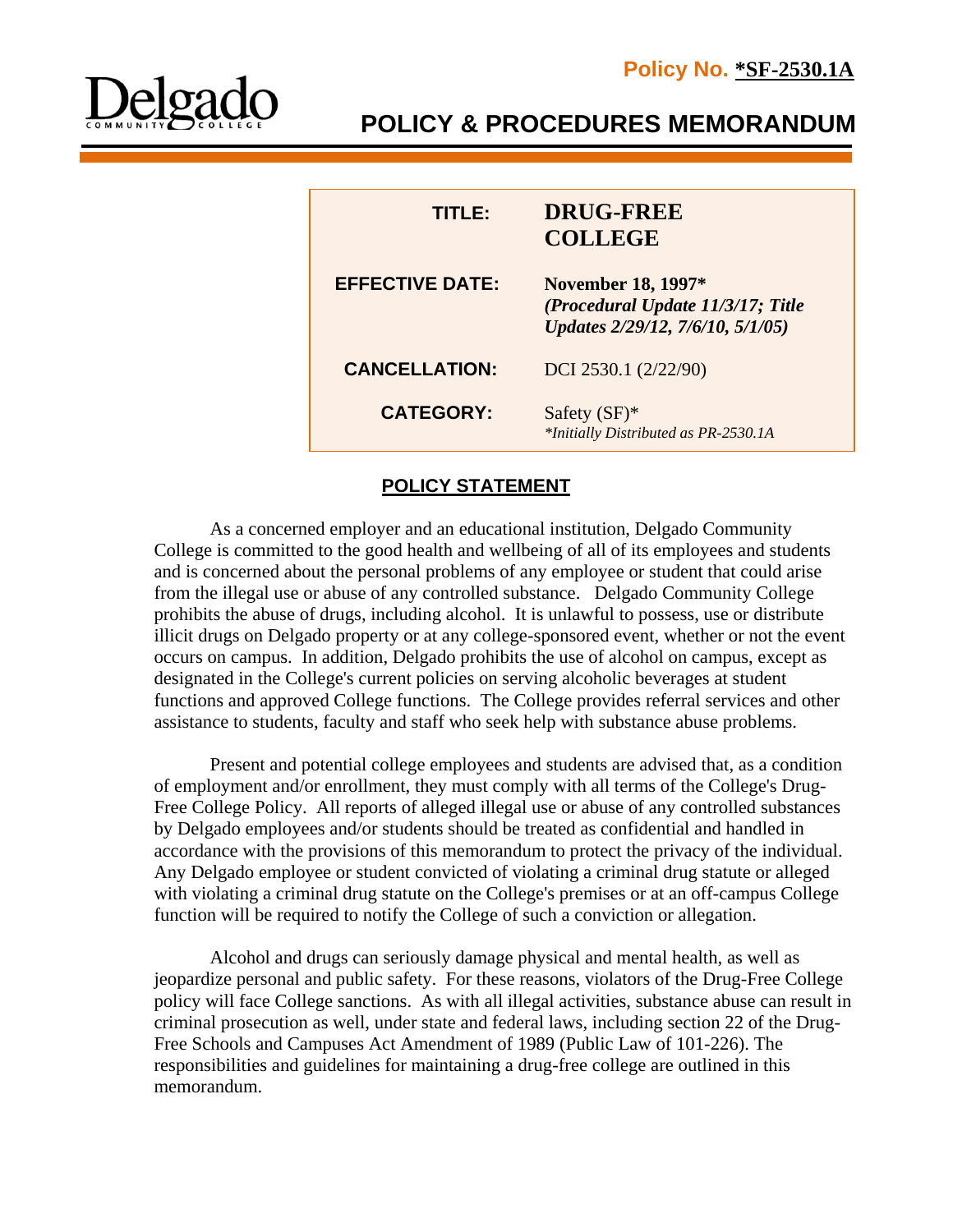# **PROCEDURES & SPECIFIC INFORMATION**

## 1. **Purpose**

To publish the College's policy on maintaining a drug-free environment.

## 2. **Scope and Applicability**

This policy and procedures memorandum applies to all currently enrolled and prospective students and all employees of the College.

## 3. **Guidelines for Drug-Free College**

As a result of the College's commitment to its employees and students and in order to comply with the provisions of the Drug-Free Schools and Campuses Act Amendment of 1989, the following guidelines have been instituted to ensure that Delgado Community College is and remains a drug-free environment.

- A. In an effort to assure compliance with Public Law 101-226, all facilities of Delgado Community College are designated as Drug Free Zones. The College abides by all state, federal, and local laws pertaining to alcohol and will enforce underage drinking laws. It is unlawful to possess, use, or distribute illicit drugs on Delgado property or at any college-sponsored event, whether or not the event occurs on campus. In addition, Delgado prohibits the consumption, possession, or distribution of alcohol on campus, except as designated in the College's [Alcoholic Beverages at Student Functions](http://docushare3.dcc.edu/docushare/dsweb/Get/Document-89/) policy.
- B. In accordance with LCTCS Policy #6.030, [Drug Free Workplace,](https://campussuite-storage.s3.amazonaws.com/prod/1558543/91b64910-2d2e-11e8-8c09-0a7155647e8a/1804643/9a37fd44-9021-11e8-a549-0ab7fc46a4d0/file/HR%20Policy%206.030.pdf) employees are prohibited from the unlawful use, abuse, manufacture, distribution, dispensation, or being under the influence of a controlled or illegal substance or undisclosed controlled prescription medication while at work, on call, on duty, on any facility of Delgado Community College or engaged in College business. Employees who violate this policy will submit to drug testing when properly ordered to do so in accordance with the College's [Employee Drug Testing](http://docushare3.dcc.edu/docushare/dsweb/Get/Document-71) policy, and will be subject to disciplinary action up to and including termination of employment.

Employee alcohol misuse is prohibited extending to 1) use of alcohol on the job; 2) use of alcohol during the four hours before performance of safety-sensitive and security – sensitive functions; and 3) having a prohibited alcohol concentration level in the individual's blood system while on the job.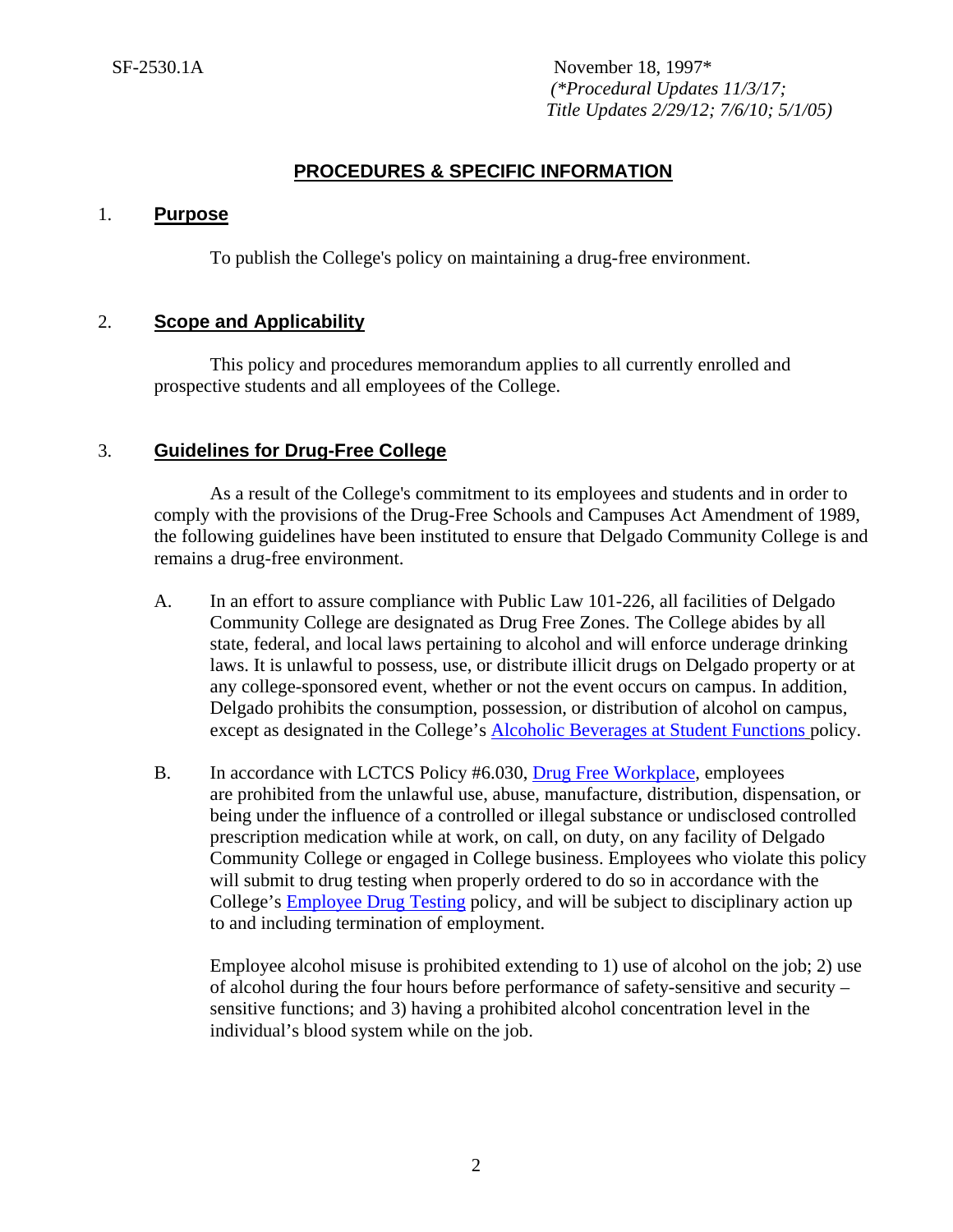> The use of drugs/medications prescribed by a licensed physician is permitted provided that it will not affect the employee's performance. The College reserves the right to have a licensed physician of its own choice determine if the use of a prescription drug/medication produces effects that may impair the employee's performance or increase the risk of injury to the employee or others. If such is the case the College reserves the right to suspend the work activity of the employee during the period in which the employee's ability to safely perform his/her job may be adversely affected by the consumption of such medication.

In accordance with LCTCS Policy #6.030, [Drug Free Workplace](https://campussuite-storage.s3.amazonaws.com/prod/1558543/91b64910-2d2e-11e8-8c09-0a7155647e8a/1804643/9a37fd44-9021-11e8-a549-0ab7fc46a4d0/file/HR%20Policy%206.030.pdf) the College's [Employee Drug Testing](http://docushare3.dcc.edu/docushare/dsweb/Get/Document-71) policy, the College reserves the right to require drug and alcohol screening for pre-employment, re-employment, continued employment or reinstatement, as well as disclosure of the medically required need to take certain prescribed medications or over-the-counter medications.

- B. Any employee or student convicted of a criminal drug statute violation is required to notify the Office of Human Resources (faculty and staff) or the Office of Student Financial Assistance (students) of the conviction. (Students not on financial aid must notify the Vice Chancellor for Student Affairs.) If an employee or student is alleged with, but not yet convicted, of a criminal drug statute violation on the College's premises or at an off-campus College function, he/she must also notify the appropriate College officer listed above. Notification must be made within five (5) working days following the conviction/allegation.
- C. The Assistant Vice Chancellor for Human Resources, the Director of Student Financial Assistance, or the Vice Chancellor for Student Affairs immediately notifies the Chancellor of any drug conviction/allegation reported.
- D. Any employee or student convicted of a criminal drug statute violation must refer himself/herself to an approved drug assistance or rehabilitation program. Notifications of the date of entry and the date of successful completion of such program should be made to the Human Resources Office, Office of Student Financial Assistance, or the office of the Vice Chancellor for Student Affairs, as appropriate. In such circumstances, failure or refusal of an employee or student to undergo professional counseling is grounds for corrective action, which could include suspension and/or dismissal.
- E. Delgado Community College will periodically provide training and information materials and workshops regarding the dangers of drug use and abuse.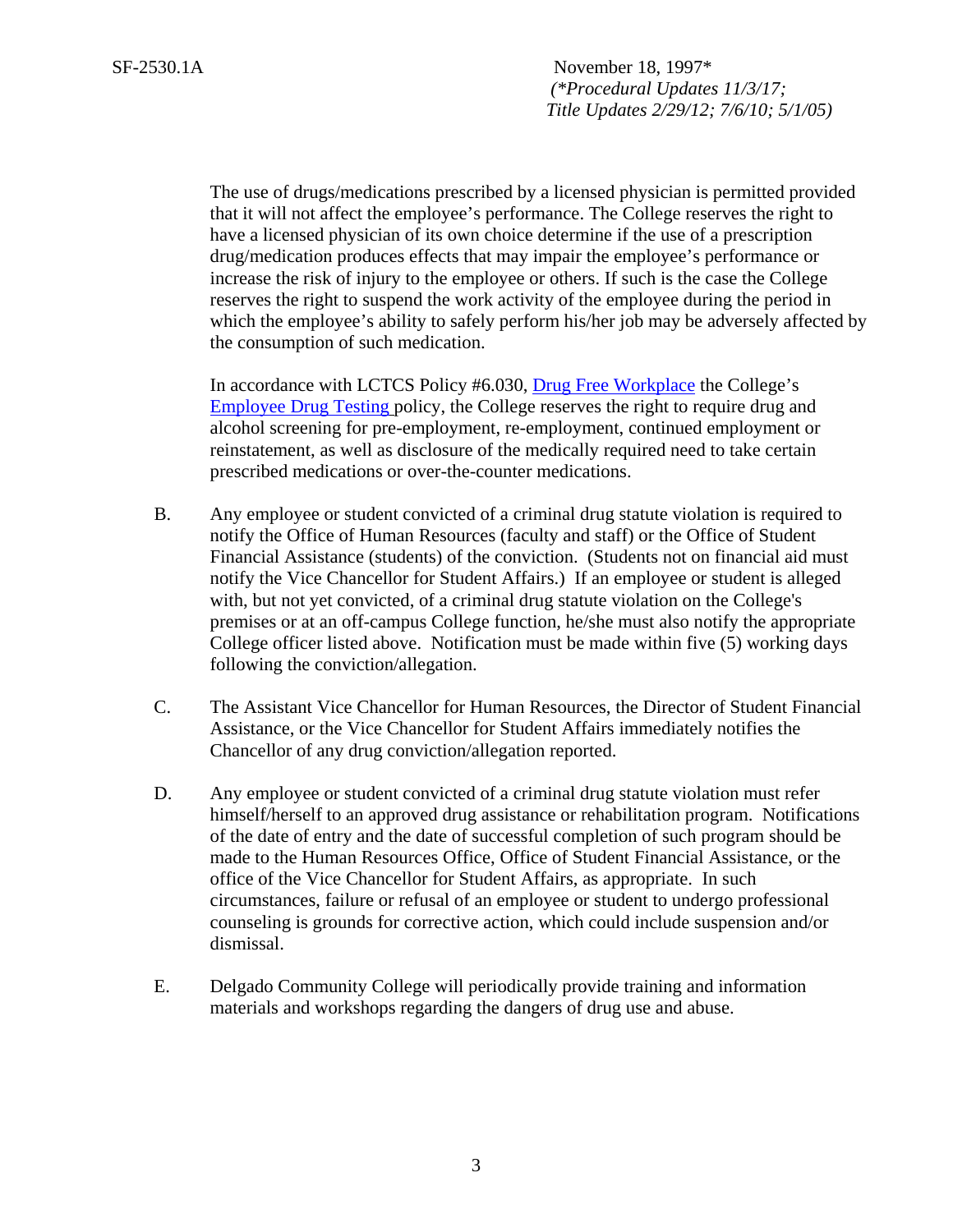### 4. **Responsibilities**

- A. Each Delgado employee:
	- (1) Is required to report for duty in a condition that maximizes his ability to perform assigned tasks in a competent and safe manner. Reporting to work impaired from the use of alcohol or drugs is prohibited.
	- (2) Adheres to all standards of behavior contained in this memorandum.
	- (3) Reports incidents of alleged substance abuse to the Delgado Campus Police in accordance with the College's [Accident/Incident Reporting Route.](http://docushare3.dcc.edu/docushare/dsweb/Get/Document-4942)
	- (4) If convicted of a criminal drug statute violation or if alleged with violating a criminal drug statute on the College's premises or at an off-campus College function, notifies the Human Resources Office within five (5) working days following the conviction/allegation. If conviction is for drug abuse, obtains approved professional treatment and/or counseling.
- B. Each Delgado student:
	- (1) Adheres to the standards of behavior contained in this memorandum.
	- (2) Reports incidents of alleged substance abuse to the Delgado Campus Police in accordance with the College's [Accident/Incident Reporting Route.](http://docushare3.dcc.edu/docushare/dsweb/Get/Document-4942)
	- (3) If convicted of a criminal drug statute violation or if alleged with violating a criminal drug statute on the College's premises or at an off-campus College function, notifies the Office of Financial Assistance within five (5) working days following the conviction/allegation. (Students not on financial aid must notify the Vice Chancellor for Student Affairs.) If conviction is for drug abuse, obtains approved professional treatment and/or counseling.
- C. The Assistant Vice Chancellor for Human Resources, Director of Student Financial Assistance, or the Vice Chancellor for Student Affairs immediately notifies the Chancellor if an employee or student is convicted of violating a criminal drug statute or alleged with violating a criminal drug statue on the College's premises or at an offcampus College function.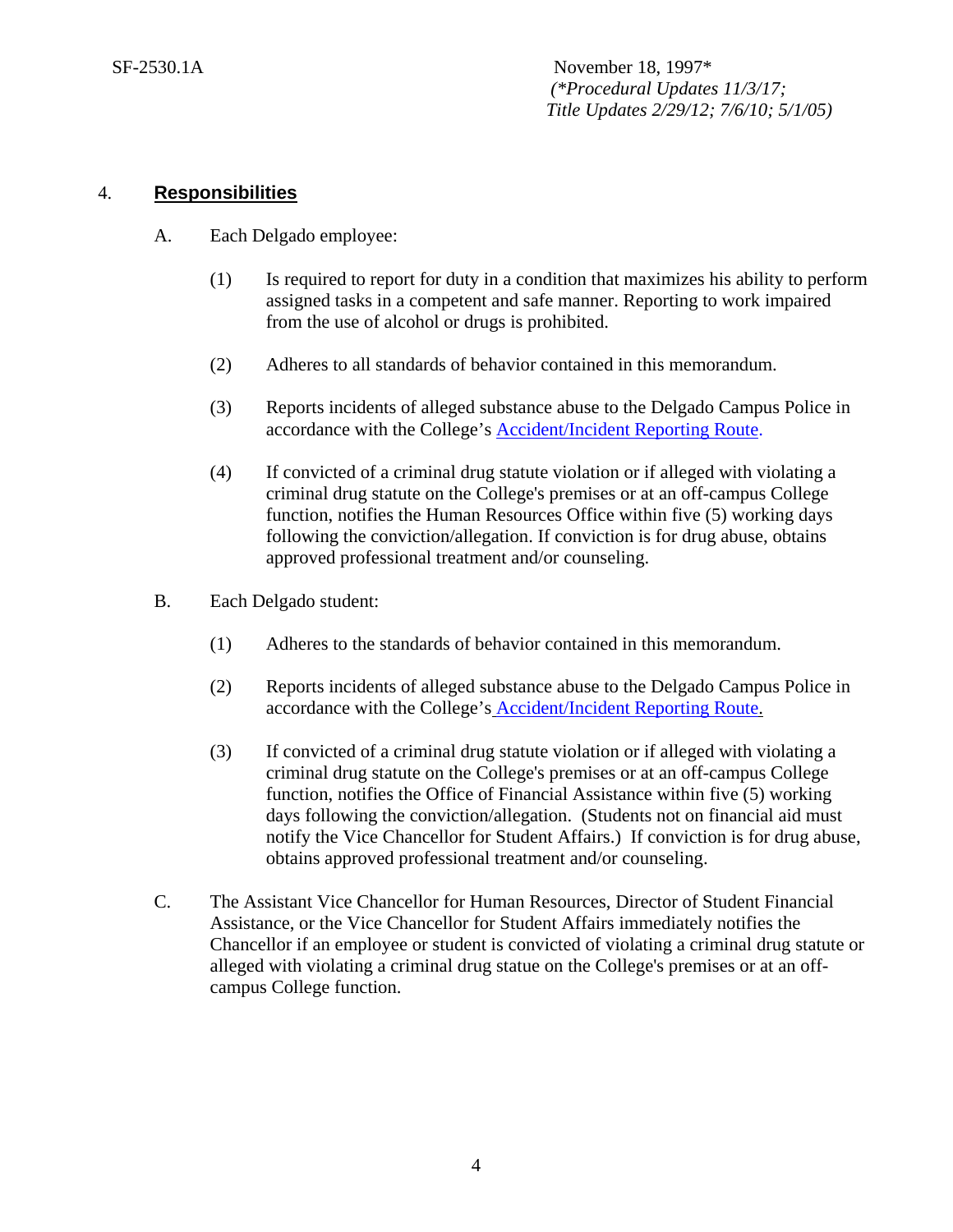## 5. **College and Legal Sanctions**

## A. **College Sanctions**

Violations of the Drug-Free College policy by faculty or staff can take the form of a written reprimand, suspension, demotion, reduction in pay, or termination of the person's association with Delgado. Disciplinary actions against students, which may include suspension or expulsion, are imposed in accordance with the College's [Student](http://docushare3.dcc.edu/docushare/dsweb/Get/Document-80/)  [Judicial Code,](http://docushare3.dcc.edu/docushare/dsweb/Get/Document-80/) and may include suspension or expulsion.

## B. **Legal Sanctions**

As with all illegal activities, substance abuse can result in criminal prosecution as well, under state and federal laws, including section 22 of the *Drug-Free Schools and Campuses* Act Amendment of 1989 (Public Law of 101- 226). It is unlawful in Louisiana to produce, manufacture, distribute, dispense, or possess illegal drugs. Illegal drugs on college campuses/sites include, but are not limited to, marijuana, opium derivatives, hallucinogens, depressants, cocaine, cocaine derivatives, and amphetamines. Prescription drugs are not considered illegal drugs on college campuses/sites. The Criminal Code of Louisiana carries specific penalties for the possession and use of illegal drugs.

Louisiana Revised Statute 40:981.3, *Violation of Uniform Controlled Dangerous Substances Law; Drug Free Zone*, states that any person who violates a provision of the Uniform Controlled Dangerous Substances Law (Louisiana Revised Statute 40:966- 970) while on any property used for school purposes by any school, within two thousand feet of any such property, or while on a school bus, shall, upon conviction, be punished by the imposition of the maximum fine and be imprisoned for not more than one and one-half times the longest term of imprisonment authorized by the applicable provisions of R.S. 40:966 through 970 of the Uniform Controlled Dangerous Substances Law.

It is also unlawful in Louisiana for anyone under 21 years of age to purchase or possess any alcoholic beverages for any reason, in any place open to the public. Exceptions occur when the alcohol is possessed or consumed for the following reasons: for established religious purposes; for medical purposes when prescribed by a licensed authority; when an 18-20-year-old is accompanied by a parent, spouse, or legal guardian at least 21 years of age; in private residences or private clubs or establishments when lawfully employed by a licensed enterprise for the lawful sale, handling, transport or dispensing of alcoholic beverages. In accordance with Louisiana Revised Statute 14:98, *Operating a Vehicle While Intoxicated*, driving under the influence of alcohol is illegal in Louisiana, and anyone with a blood alcohol level of .08 or above will be charged with driving while intoxicated (DWI) or driving under the influence (DUI).